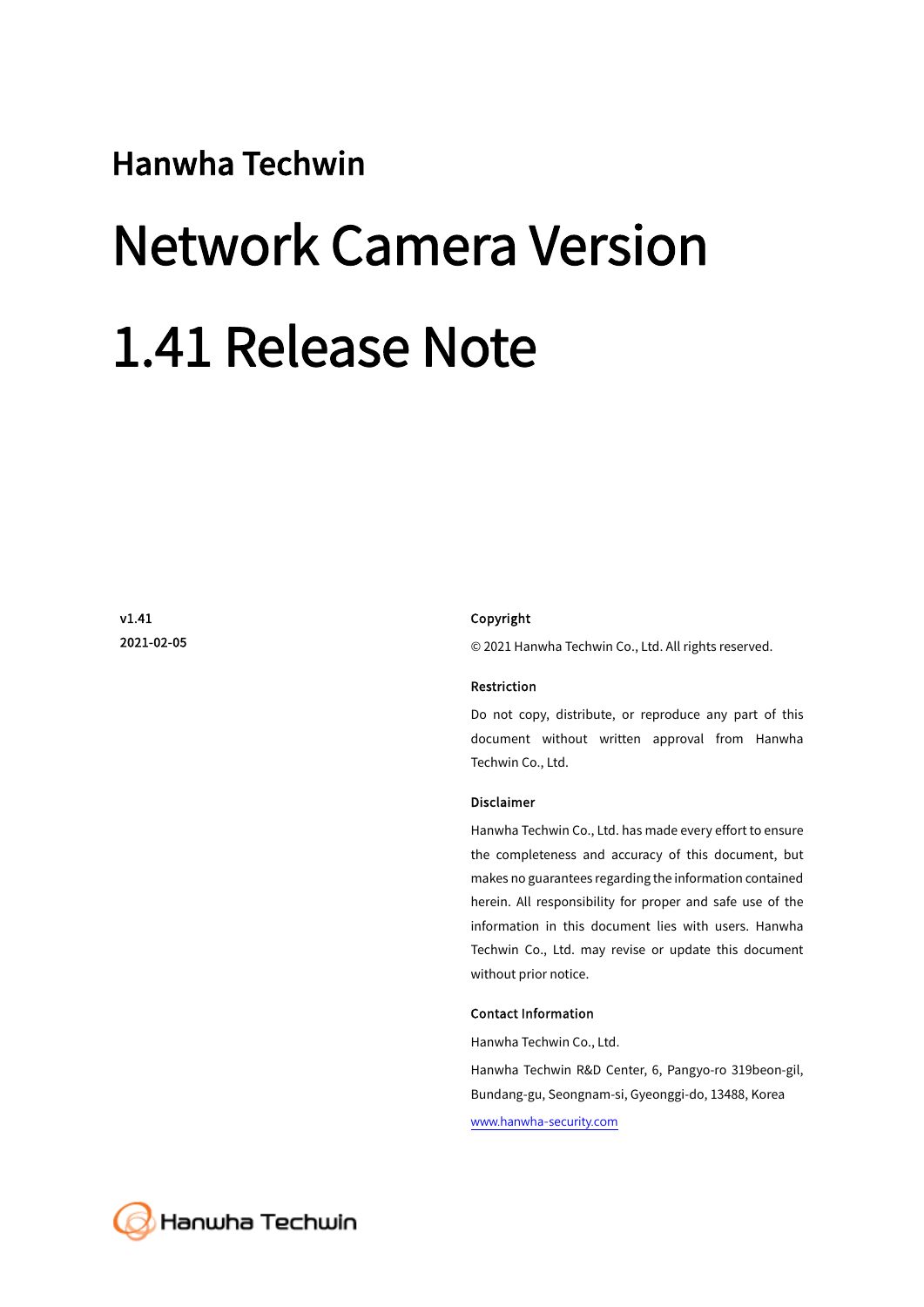## **Table of Contents**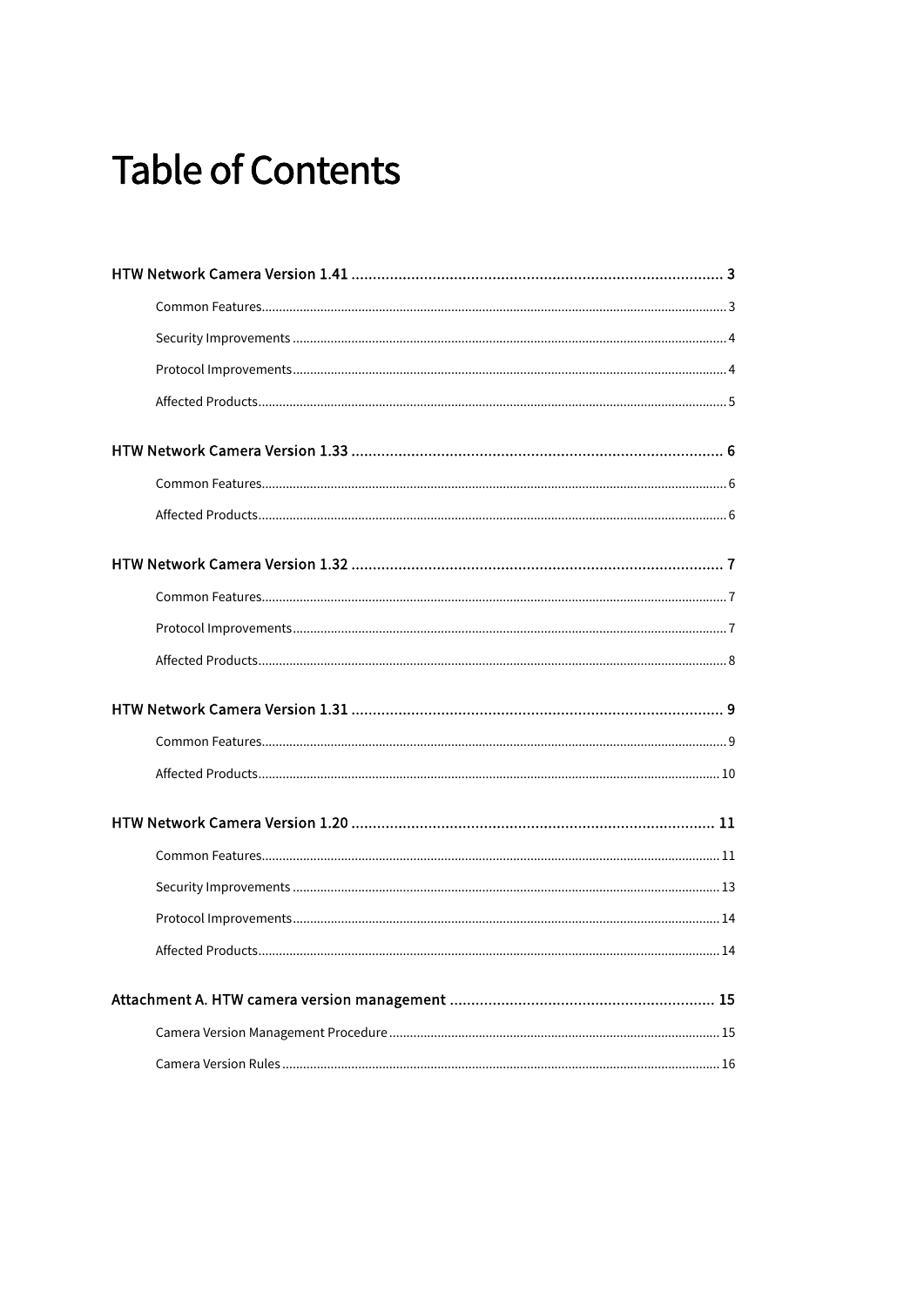This document describes the new and changed features of Hanwha Techwin network camera version 1.41.

ⓘ Released on February 5, 2021

### Common Features

#### [New Features]

- Analyzes after sorting age groups and gender when linking with Retail Insight  $[v1.41.02]$ , PNO-A9081R, PND-A9081RV, PND-A9081RF, PNV-A9081R, PNB-A9001]
- Supports the function of uploading and playing back audio clip [v1.41.02, PNO-A9081R, PND-A9081RV, PND-A9081RF, PNV-A9081R, PNB-A9001]
- Analyzes after sorting age groups and gender when linking with Retail Insight [v1.41.02, PNO-A9081R, PND-A9081RV, PND-A9081RF, PNV-A9081R, PNB-A9001]
- Supports the function of uploading and playing back audio clip [v1.41.02, PNO-A9081R, PND-A9081RV, PND-A9081RF, PNV-A9081R, PNB-A9001]
- Added face mask detection function [v1.41.03, PNO-A9081R, PNB-A9001]
- Added mask attributes in AI metadata [v1.41.03, PNO-A9081R, PNB-A9001]
- [Social distancing detection] function added [v1.41.05, PNO-A9081R, PNB-A9001]
- SLA-C-I3910 lens additionally supported [v1.41.05, PNB-A9001]

#### [Improvements]

- Added a function to configure the administrator account ID [v1.41.03, PNM-9030V]
- Applied Genetec requests regarding Audio track and audio multicast [v1.41.03, PNM-9030V]
- Supports two more types of lenses (THEIA-SL410P/SL1250P) [v1.41.02, PNB-A9001]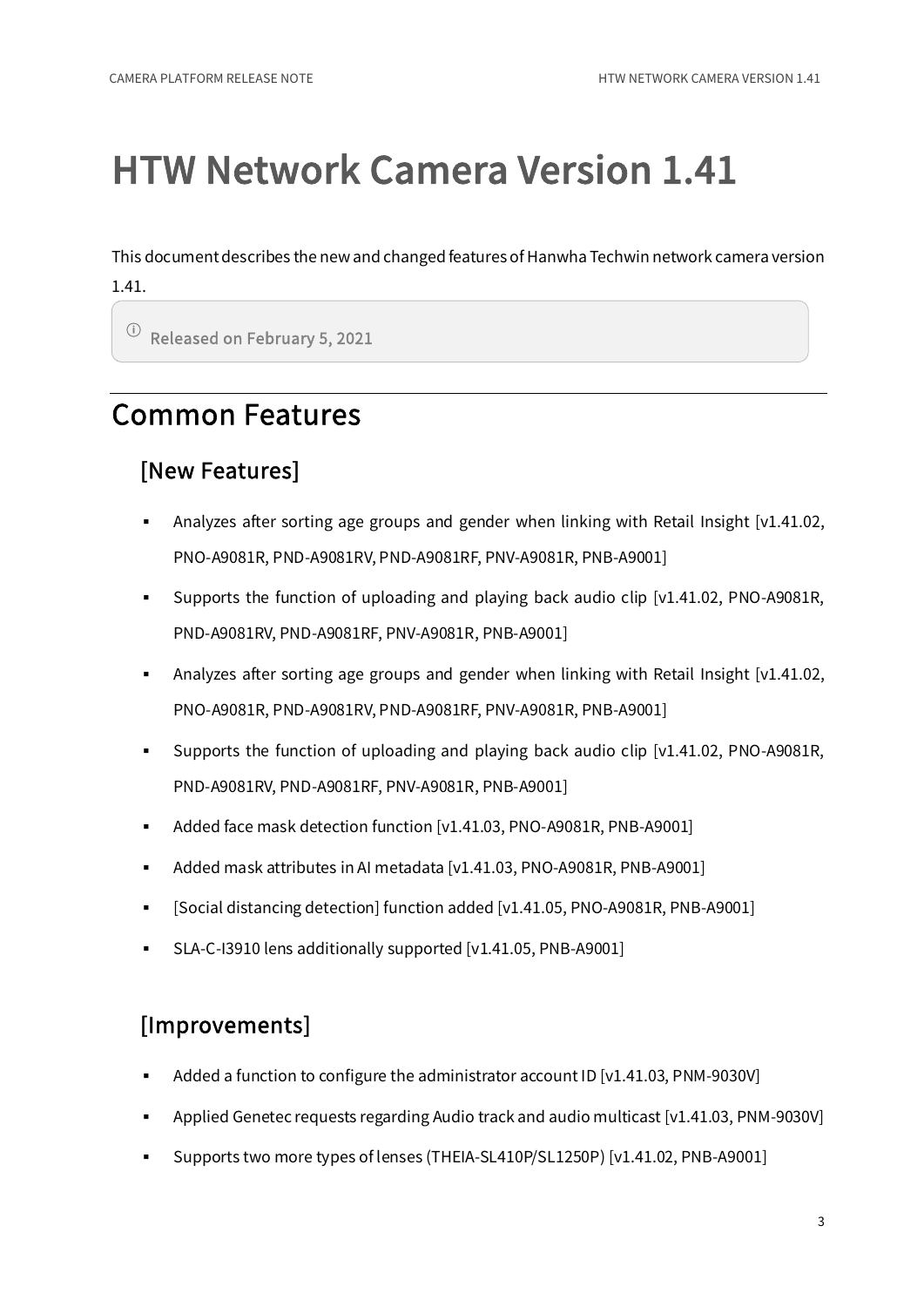- Supports four highest resolution modes (32M, 24M, 15M, 8M) [v1.41.01, TNB-9000]
- Supports 4K video output on the Live screen of Web Viewer [v1.41.01, TNB-9000]
- Fixed an issue that does not send metadata when BestShot is disabled [v1.41.04, PNO-A9081R, PNB-A9001]
- [Handover] function added to [Object detection] settings [v1.41.05, PNO-A9081R, PNB-A9001]
- [No. of people] and [Occupancy] parameters added to [Queue management] function [v1.41.05, PNO-A9081R, PNB-A9001]

#### Security Improvements

- Added function to send email about the account lockout event to administrators if login fails more than 5 consecutive times (SMTP email must be enabled). [v1.41.03, PNM-9030V]
- Added encryption function to use SD card after authentication with password when saving video to SD card. [v1.41.03, PNM-9030V]
- Applied X series 3rd and 4th changes [v1.41.02, PNO-A9081R, PND-A9081RV, PND-A9081RF, PNV-A9081R, PNB-A9001]
	- Saves sensitive information (password) in plain text
	- Executes system command using SNMP setup logic
	- Uses a low version of the net-snmp open source
	- Cannot enter snmp community string special characters
	- Uses the 3DES Cipher suite during the communication through TLS encryption

#### Protocol Improvements

 Supports ONVIF Profile T (with ONVIF protocol to delete the default video profile). [v1.41.03, PNM-9030V]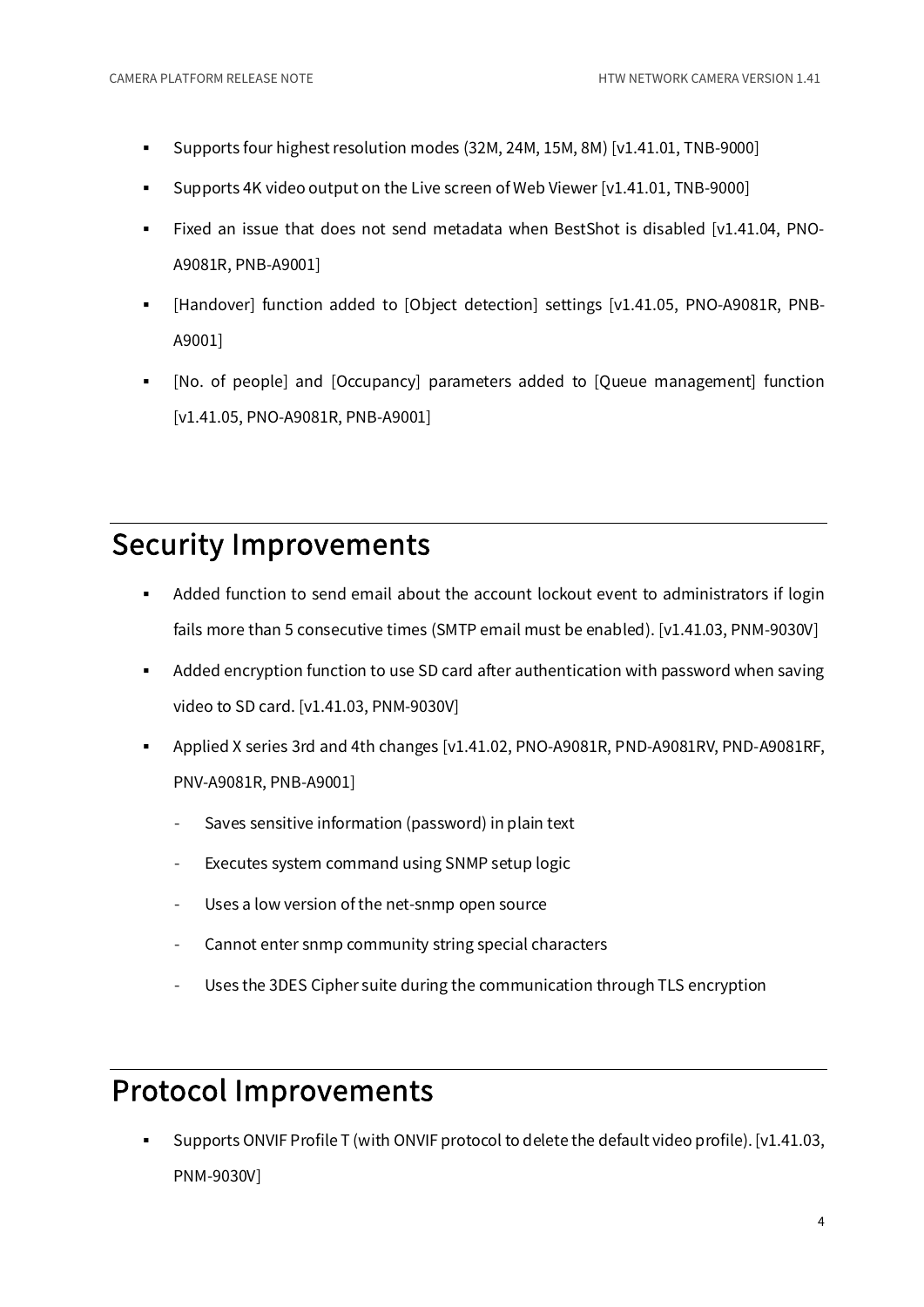### Affected Products

| <b>Major Model</b> | <b>Model Name</b>  |
|--------------------|--------------------|
| <b>PNM-9030V</b>   | <b>PNM-9030V</b>   |
| <b>PNO-A9081R</b>  | <b>PNO-A9081R</b>  |
|                    | <b>PND-A9081RV</b> |
|                    | <b>PND-A9081RF</b> |
|                    | <b>PNV-A9081R</b>  |
|                    | <b>PNB-A9001</b>   |
| <b>TNB-9000</b>    | <b>TNB-9000</b>    |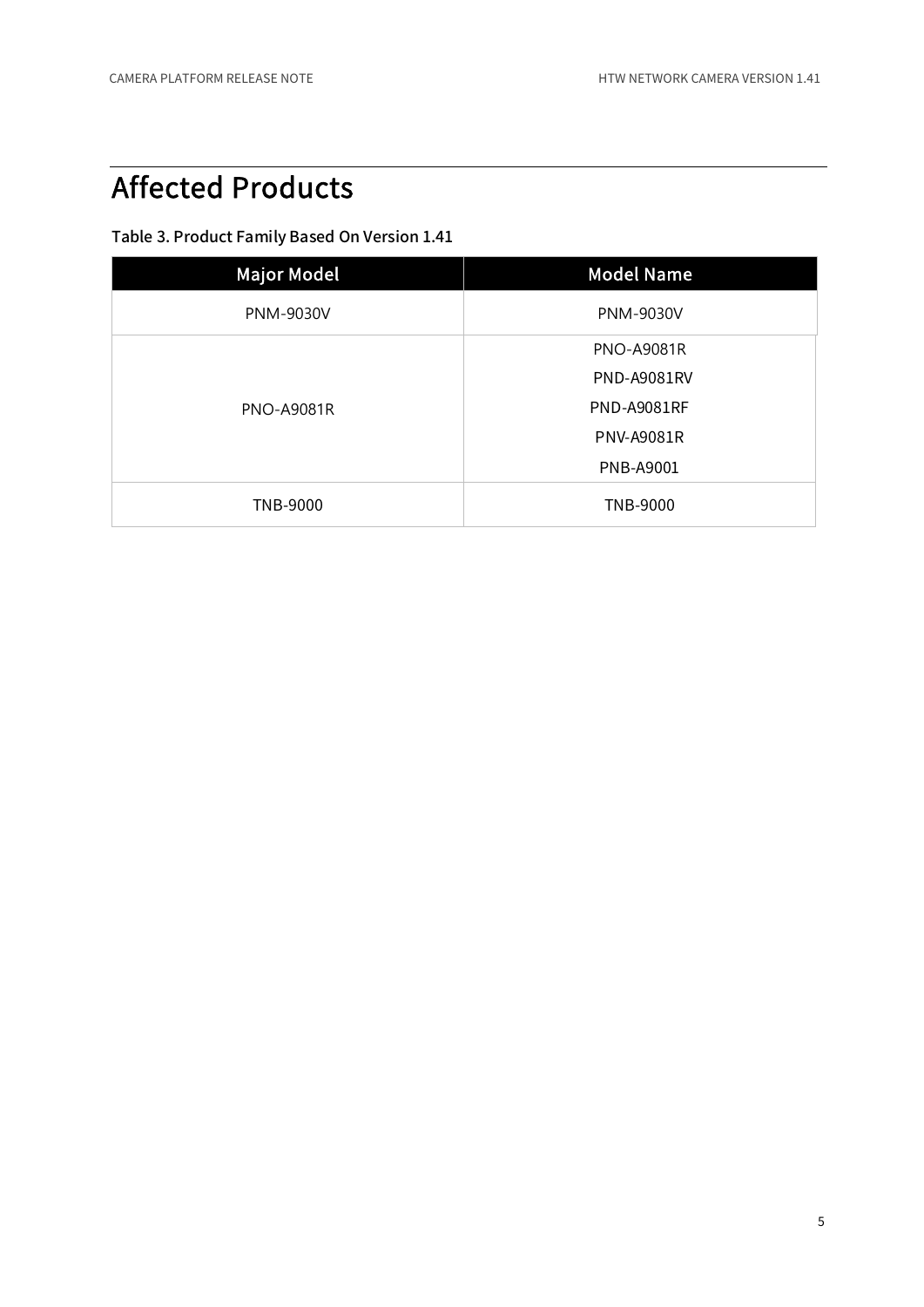This document describes the new and changed features of Hanwha Techwin network camera version 1.33.

ⓘ Released on December 04, 2020

#### Common Features

#### [Improvements]

Modified firmware due to change in Gyro sensor module [v1.33.01, PNM-9322VQP]

### Affected Products

| <b>Major Model</b> | <b>Model Name</b>  |
|--------------------|--------------------|
| <b>PNM-9322VQP</b> | <b>PNM-9322VQP</b> |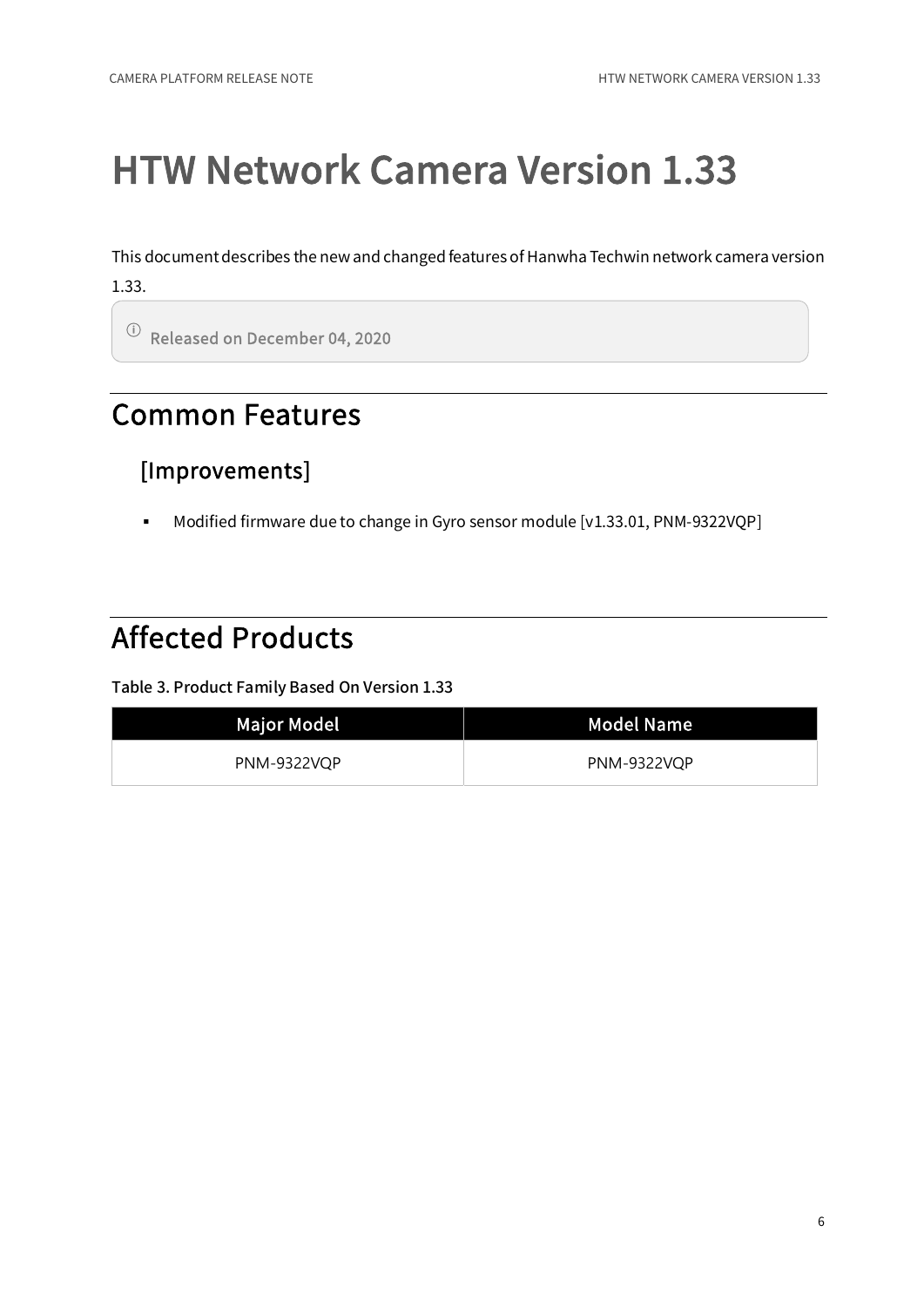This document describes the new and changed features of Hanwha Techwin network camera version 1.32.

ⓘ Released on September 29, 2020

#### Common Features

#### [New Features]

 Added encryption setting function to use SD card after password authentication when saving video to SD card. [1.32.00, PNM-7000VD, PNM-9000VD, PNM-9000VQ, PNM-9080VQ, PNM-9081VQ, PNM-9320VQP, PNM-9321VQP]

#### [Improvements]

- Improved the speed of registering camera with Genetec products. [1.32.00, PNM-7000VD, PNM-9000VD, PNM-9000VQ, PNM-9080VQ, PNM-9081VQ, PNM-9320VQP, PNM-9321VQP]
- Changed the Moscow time zone from UTC+4 to UTC+3. [1.32.00, PNM-7000VD, PNM-9000VD, PNM-9000VQ, PNM-9080VQ, PNM-9081VQ, PNM-9320VQP, PNM-9321VQP]
- Modified to reboot all channels when changing Hallwayview settings [1.32.01, PNM-9080VQ, PNM-9081VQ, PNM-9000VD, PNM-7000VD, PNM-9000VQ, PNM-9320VP]

#### Protocol Improvements

- Supports ONVIF Profile T (with ONVIF protocol to delete the default video profile). [1.32.00, PNM-7000VD, PNM-9000VD, PNM-9000VQ, PNM-9080VQ, PNM-9081VQ, PNM-9320VQP, PNM-9321VOP]
- Fixed the problem that ONVIF SetUser command did not work normally. [1.32.01, PNM-9080VQ, PNM-9081VQ, PNM-9000VD, PNM-7000VD, PNM-9000VQ, PNM-9320VP]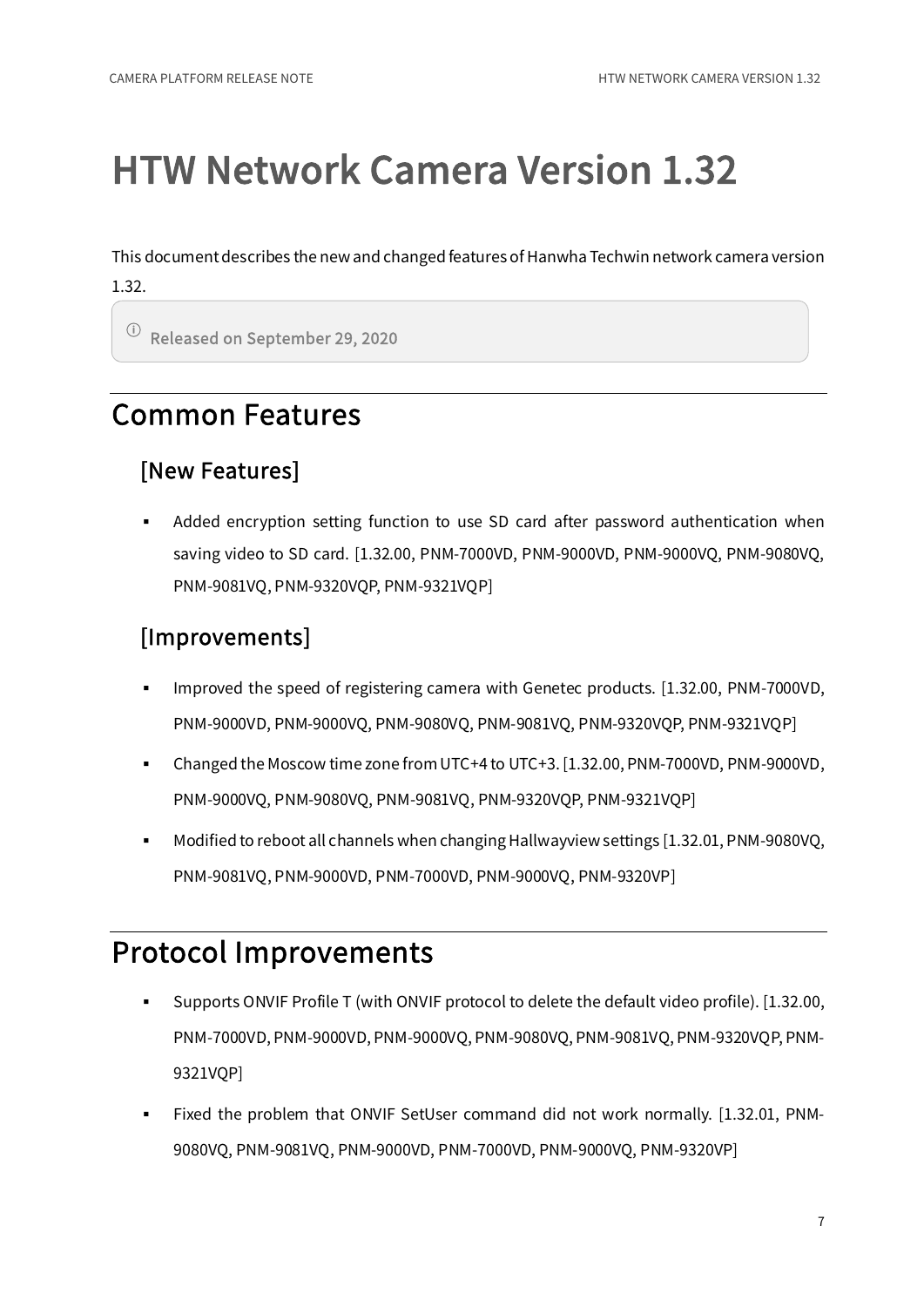Fixed the problem that ONVIF SetNetworkInterfaces command did not work normally [1.32.01, PNM-9080VQ, PNM-9081VQ, PNM-9000VD, PNM-7000VD, PNM-9000VQ, PNM-9320VP]

### Affected Products

| <b>Major Model</b> | <b>Model Name</b>  |
|--------------------|--------------------|
| <b>PNM-7000VD</b>  | <b>PNM-7000VD</b>  |
| <b>PNM-9000VD</b>  | <b>PNM-9000VD</b>  |
| PNM-9000VQ         | <b>PNM-9000VQ</b>  |
| <b>PNM-9080VQ</b>  | <b>PNM-9080VQ</b>  |
|                    | <b>PNM-9081VQ</b>  |
| <b>PNM-9320VQP</b> | <b>PNM-9320VQP</b> |
|                    | <b>PNM-9321VQP</b> |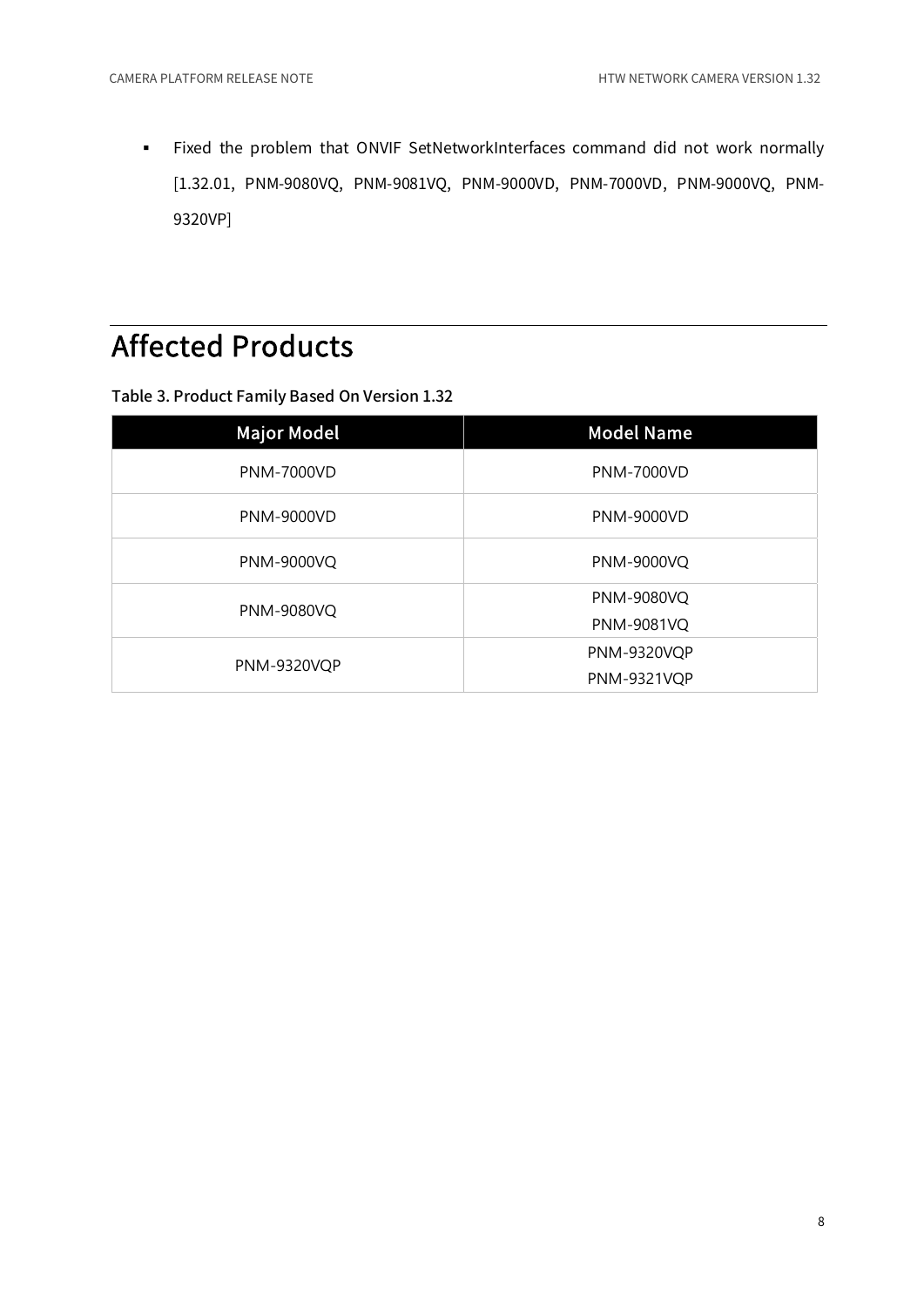This document describes the new and changed features of Hanwha Techwin network camera version 1.31.

ⓘ Released on December 04, 2020

### Common Features

#### [Improvements]

- Fixed the problem in which software cannot be upgraded when the camera access log is accumulated to some extent. [v1.31.01, PNM-9084QZ]
- Fixed the problem in which the camera does not move to a preset position at a certain position. [v1.31.01, PNM-9084QZ]
- Improved the speed of registering camera with Genetec products.  $[v1.31.02, PNM-9084OZ$ , PNM-9084RQZ]
- Fixed the issue where audio could not be set for each channel with SUNAPI protocol in Genetec products. [v1.31.02, PNM-9084QZ, PNM-9084RQZ]
- Fixed the issue where audio could not be heard upon using the mic button on the camera registered with Genetec products. [v1.31.02, PNM-9084QZ, PNM-9084RQZ]
- Fixed the issue of video stuttering when video has been transferring for 25 days or longer over RTP/RTSP. [v1.31.02, PNM-9084QZ, PNM-9084RQZ]
- Modified firmware due to change in Gyro sensor module [v1.31.04, PNM-9084QZ, PNM-9084RQZ, PNM-9085RQZ]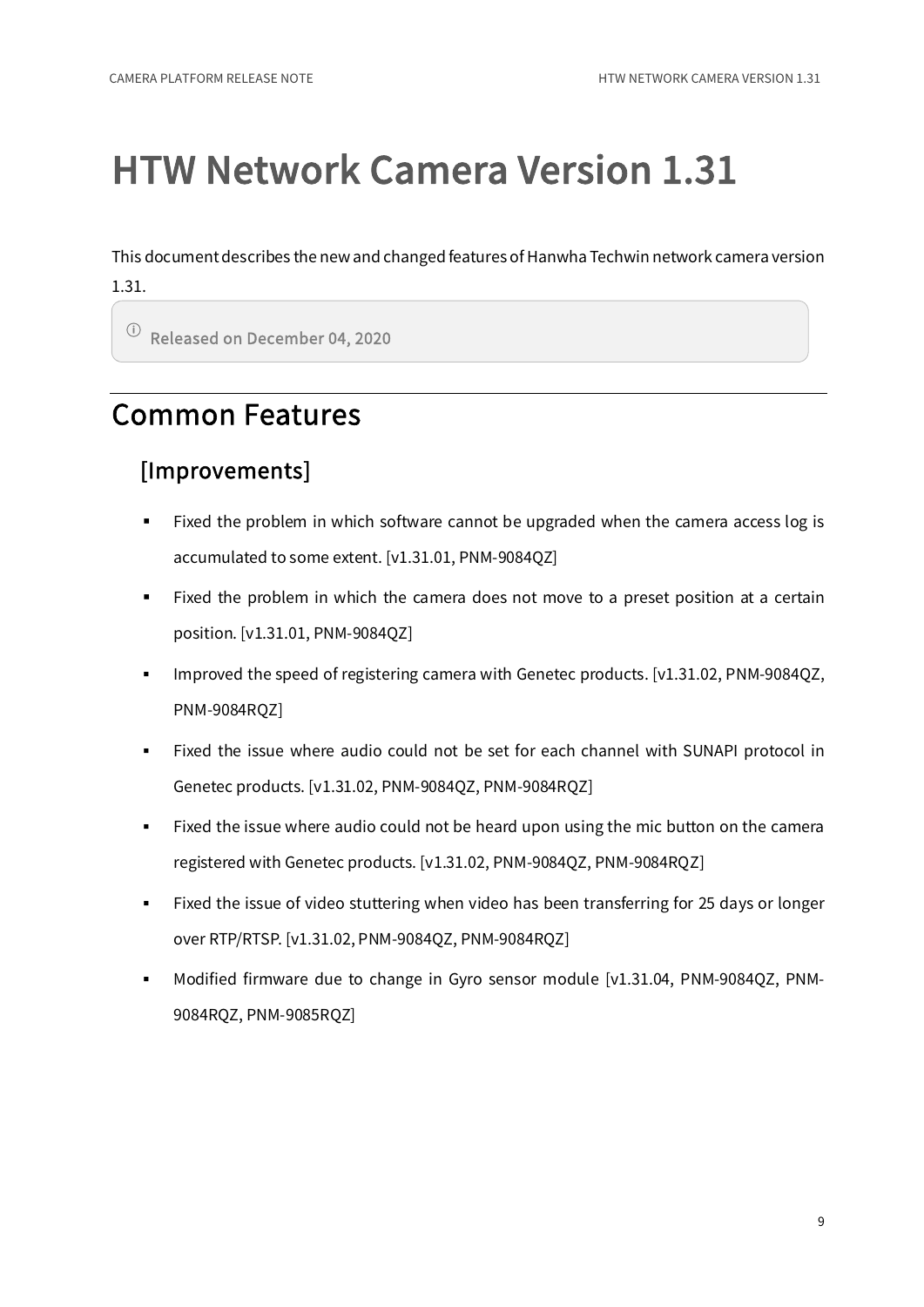### Affected Products

| <b>Major Model</b> | Model Name         |
|--------------------|--------------------|
| PNM-9084QZ         | <b>PNM-9084QZ</b>  |
| PNM-9084RQZ        | PNM-9084RQZ        |
|                    | <b>PNM-9085RQZ</b> |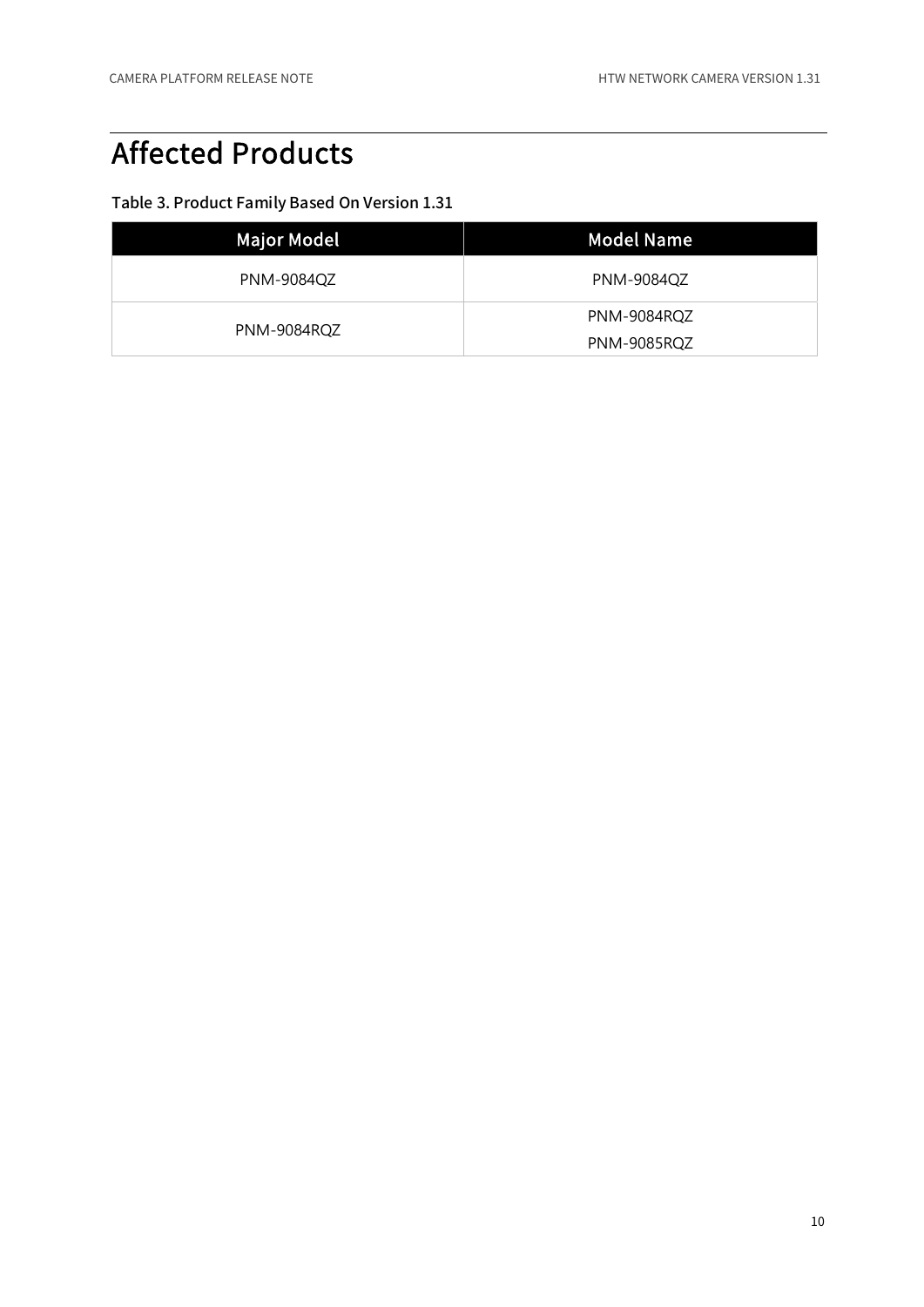This document describes the new and changed features of Hanwha Techwin network camera version 1.20.

ⓘ Released on January 04, 2019

### Common Features

#### [New Features]

- Added a function called Frame Lock to always maintain the number of frames/sec (fps) of one user selected profile when multi profiles are used.
- Added a function to configure the codec of profiles 1, 2 and 3.
- Added a hostname function.
- **Supported LLDP** as a steady-state power device.
- Added a function to configure overlay box for detected objects in motion detection, IVA, and face detection.
- Added a function to configure minimum/maximum object size in motion detection.
- Added a function to configure minimum duration in motion detection and Intrusion detection (up to 5 s).
- Added a function to configure home position and execute auto run (optical zoom cameras).
- Added queue management, heatmap, people counting (Mobile cameras).
- Added an option of new P-IRIS Tamron lens (P-IRIS supported cameras).
- Added a function to control pan/tilt, area zoom by mouse drag and control zoom by mouse wheel scroll in web viewer (optical zoom cameras and PTZ cameras).
- Added a shock detection function. [XNV-6085, XND-6085, XND-6085V, XNP-6120H, XNP-6320H, XNP-6371RH]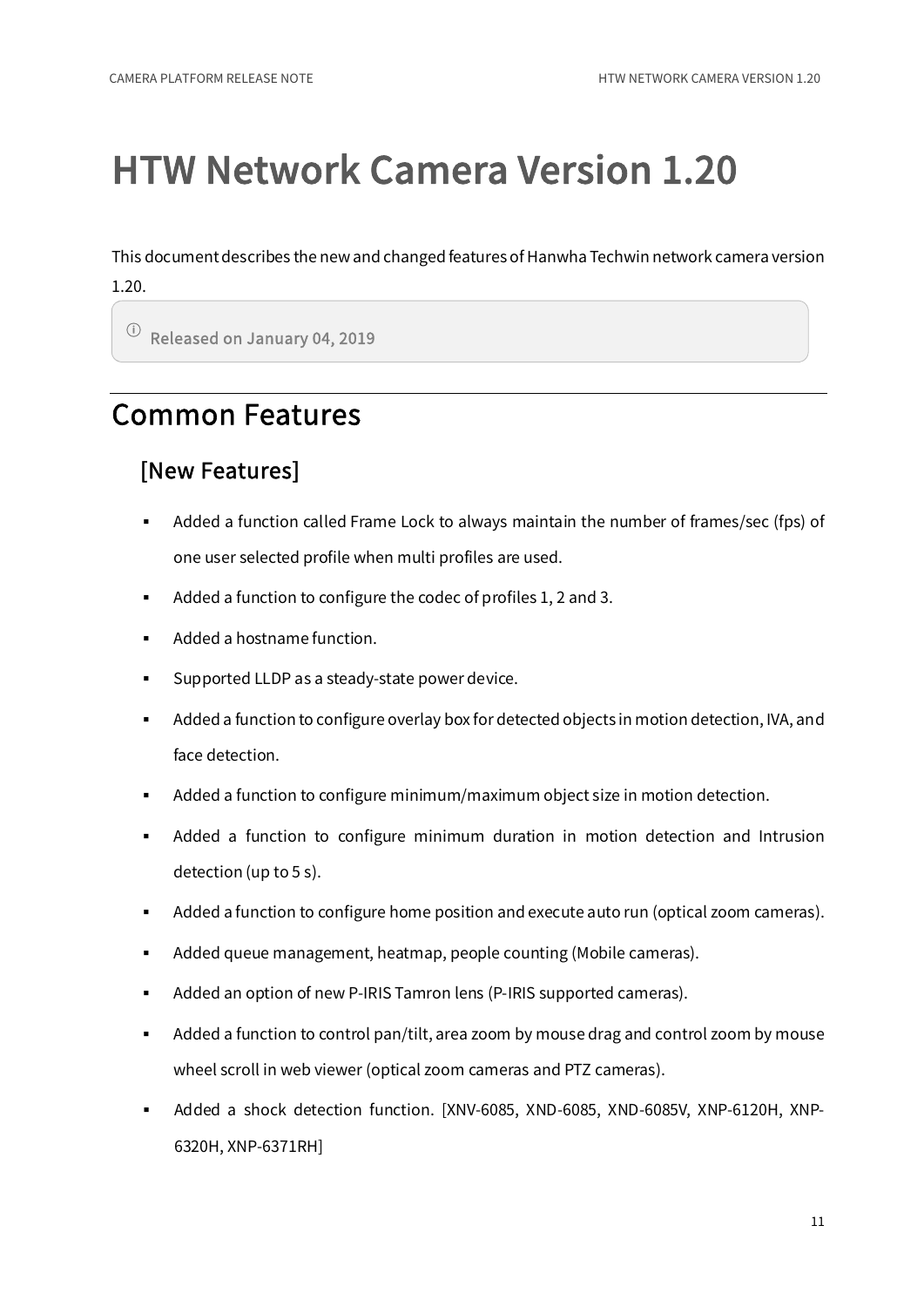#### [Improvements]

- Shortened the booting time by reducing LLDP power consumption negotiation time.
- **IMPROVED A** function to configure pan/tilt control speed (PTZ cameras).
	- Increased proportional PT mode options to 8 stages and setting is applied at 1x zoom ratio.
- Changed the factory defaults values of UPnP, Bonjour, and Link-Local IPv4 address to disable.
- Improved a function to configure all image parameters other than sensor mode for predefined image preset mode and added 2 UserPreset options.
	- After upgrading firmware from prior to 1.2 version, the previous UserPreset configuration will be applied to UserPreset1 and all schedule configurations will be reset.
- Improved the schedule configuration.
	- Expressed day of the week instead of date.
	- Changed the image preset schedule configuration to same as other schedule configuration.
- Improved indoor representation of WDR low and middle levels.
- Changed the default value of minimum shutter speed to provide optimized value to keep framerate.
- Improved day/night switching timing (Built-in IR LED models).

#### [Bug fixes]

- Fixed an issue that anti flicker configuration in UserPerset mode is not be applied after reboot.
- Fixed an issue that a certain key data does not work correctly in 802.1x certificate.
- Fixed an issue that the focus does not work correctly via Pelco-D protocol. (External RS-485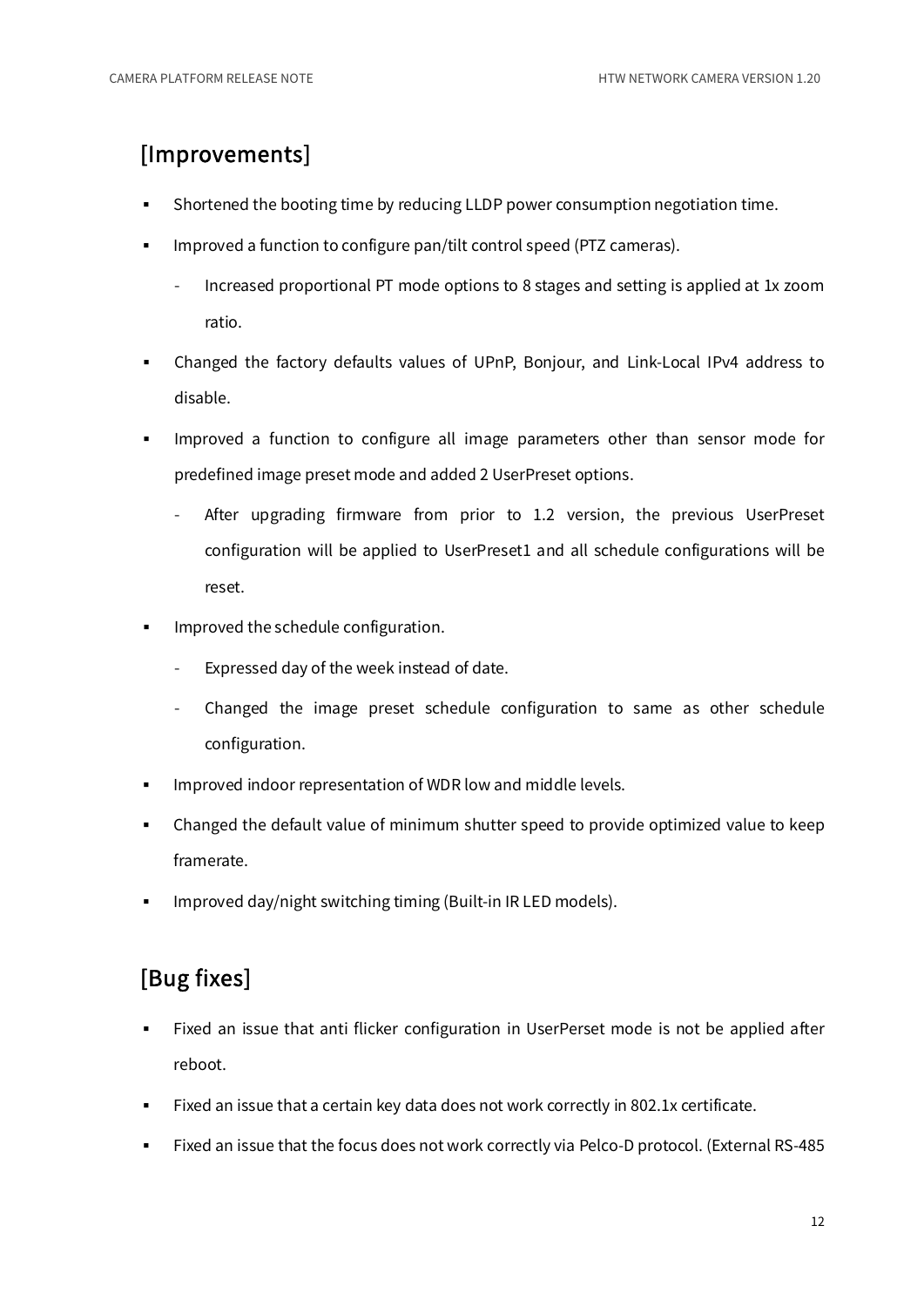control supported models.)

- Fixed an issue that AF operation does not work due to Gyro sensor (PTZ cameras having Gyro sensor).
- Improved the camera operation when a few channels have a problem, the rest of channels work properly.
- Fixed an issue where in some cases, a camera disconnected due to Instability of RTSP streaming.
- Improved ONVIF request packet response performance. Addressed an issue in which the camera unexpectedly responds to the Bad Response Error when the request packet is excessive.
- Added a video source token in tns1:VideoSource/MotionAlarm event to distinguish each channel via ONVIF.
- Fixed an issue where the HTTP session disconnected in case of no event status change for longer than 6 minutes in the command eventstatus.cgi?action=monitordiff through SUNAPI.
- Fixed an issue where WDR mode of camera registered with ONVIF protocol is not displayed in Genetec VMS. [v1.20.01]
- Fixed an issue where running the area zoom feature causes the live view image to defocus. [v1.20.01]
- Fixes an issue where the new RTSP connection with CASD VMS is lost after network has been broken and recovered. [v1.20.01]
- Fixed an issue where ONVIF SetUser command does not work properly. [v1.20.01]

#### Security Improvements

- Removed Active-X/NPAPI plug-ins from the web viewer.
- Removed the PHP module from the web viewer.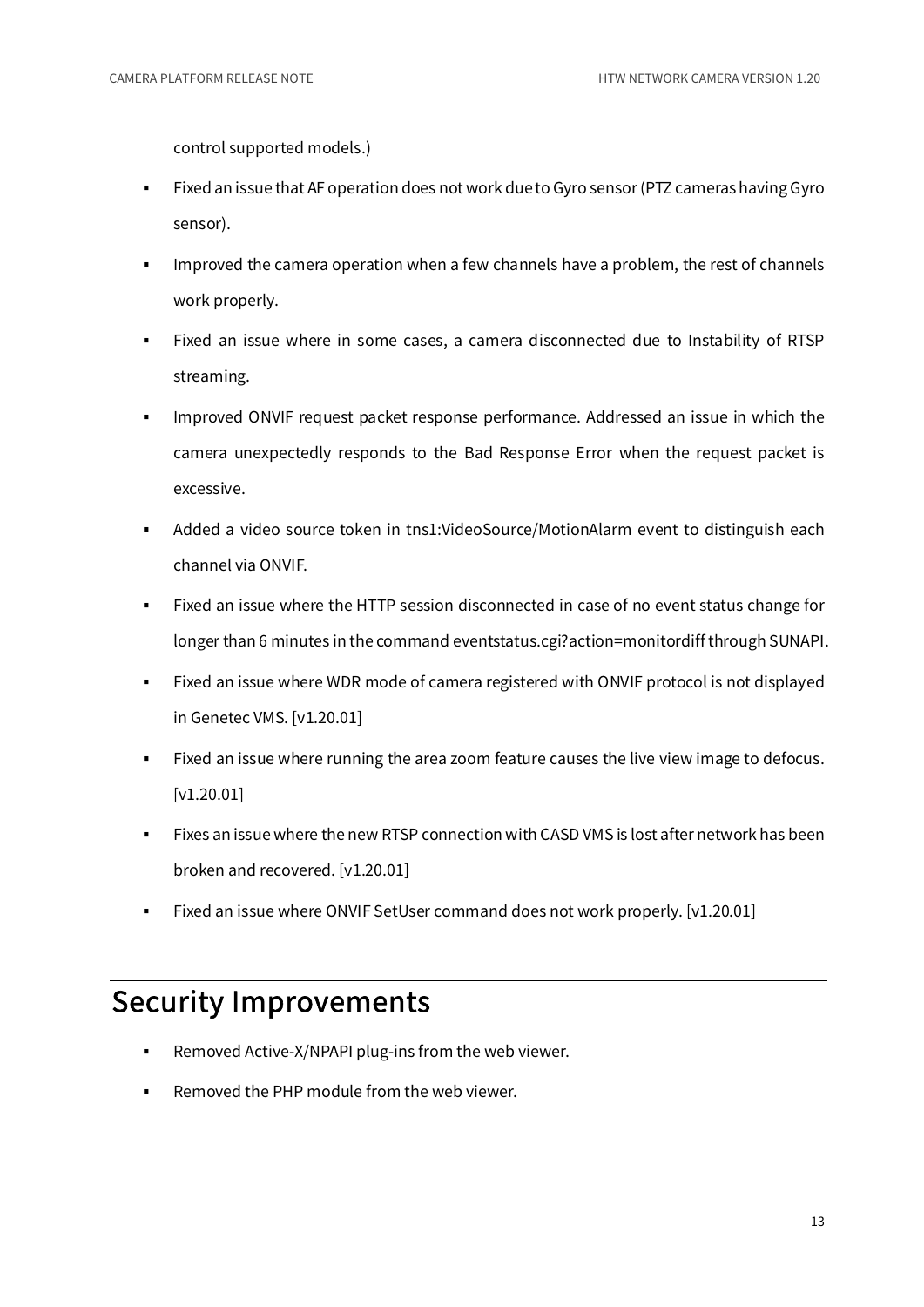#### Protocol Improvements

- **Improved ONVIF features.** 
	- Supported motion area configuration in VideoAnalytics service.
	- Supported VideoSourceModes in Media service.
	- Supported UTF-8 format OSD control in Media service.
	- Supported PTZ PresetTour in PTZ service.
	- Supported firmware upgrade.
	- Supported "tns1: VideoSource/MotionAlarm" event.
- Applied the unified SNMP MIB. (Keep backward compatibility, the previous MIB files can be used.)
- Added the likelihood data of sound classification via metadata streaming.

### Affected Products

| <b>Major Model</b> | <b>Model Name</b>                      |
|--------------------|----------------------------------------|
| <b>PNM-9080VQ</b>  | <b>PNM-9080VQ</b><br><b>PNM-9081VQ</b> |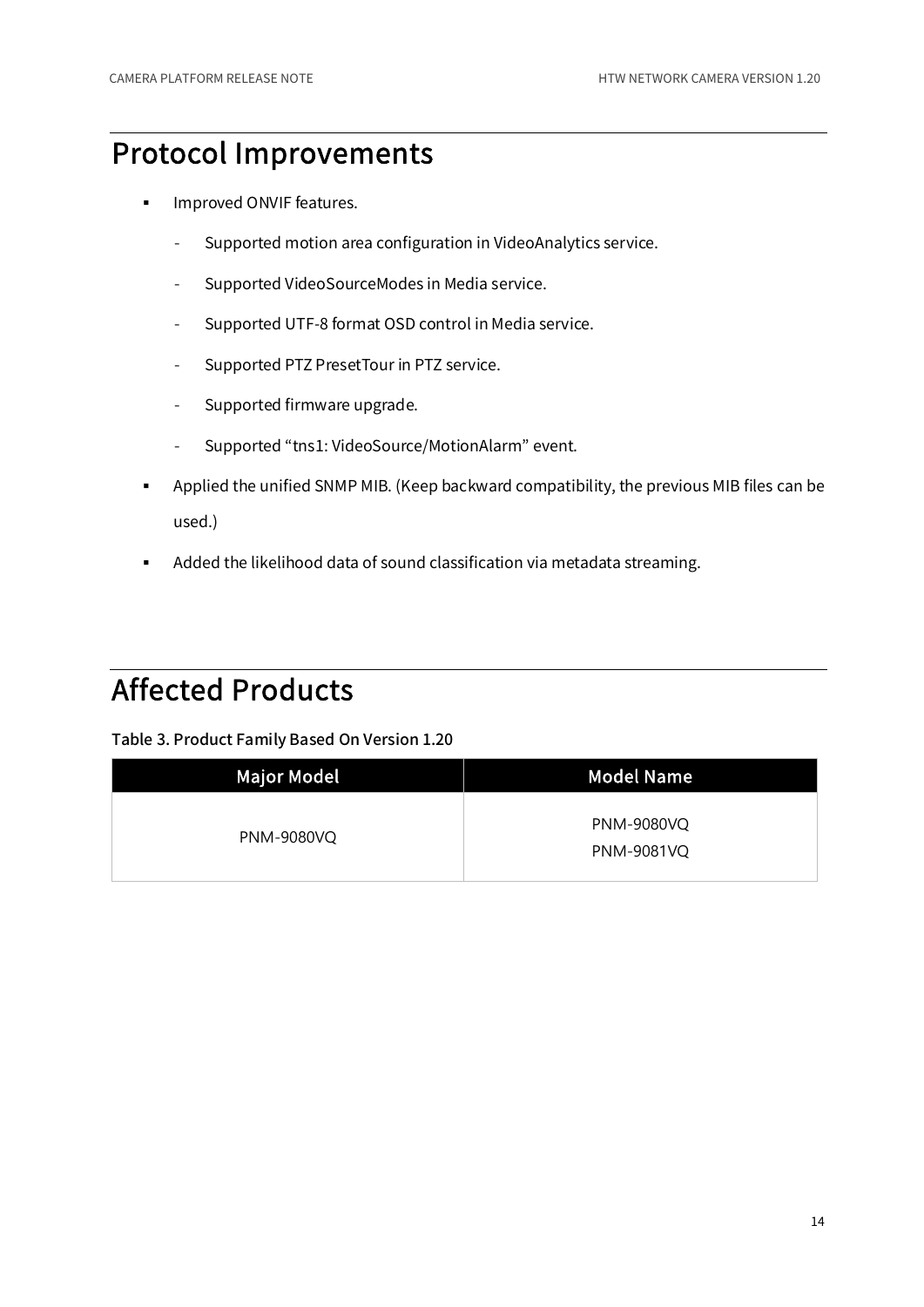## Attachment A. HTW camera version management

This describes the Hanwha Techwin network camera version rule. A camera version is updated when new features are added or bugs are fixed, and there are the following two categories:

- Platform change: Version update due to changes in the software platform structure and major feature changes
- Product change: Version update to fix reported bugs and solve potential problems

#### Camera Version Management Procedure

The firmware of Hanwha Techwin camera products are being developed based on the common platform, and this is developed across all camera product development.

Any features developed for a product firmware will be consolidated into the common platform and applied to new camera products accordingly.